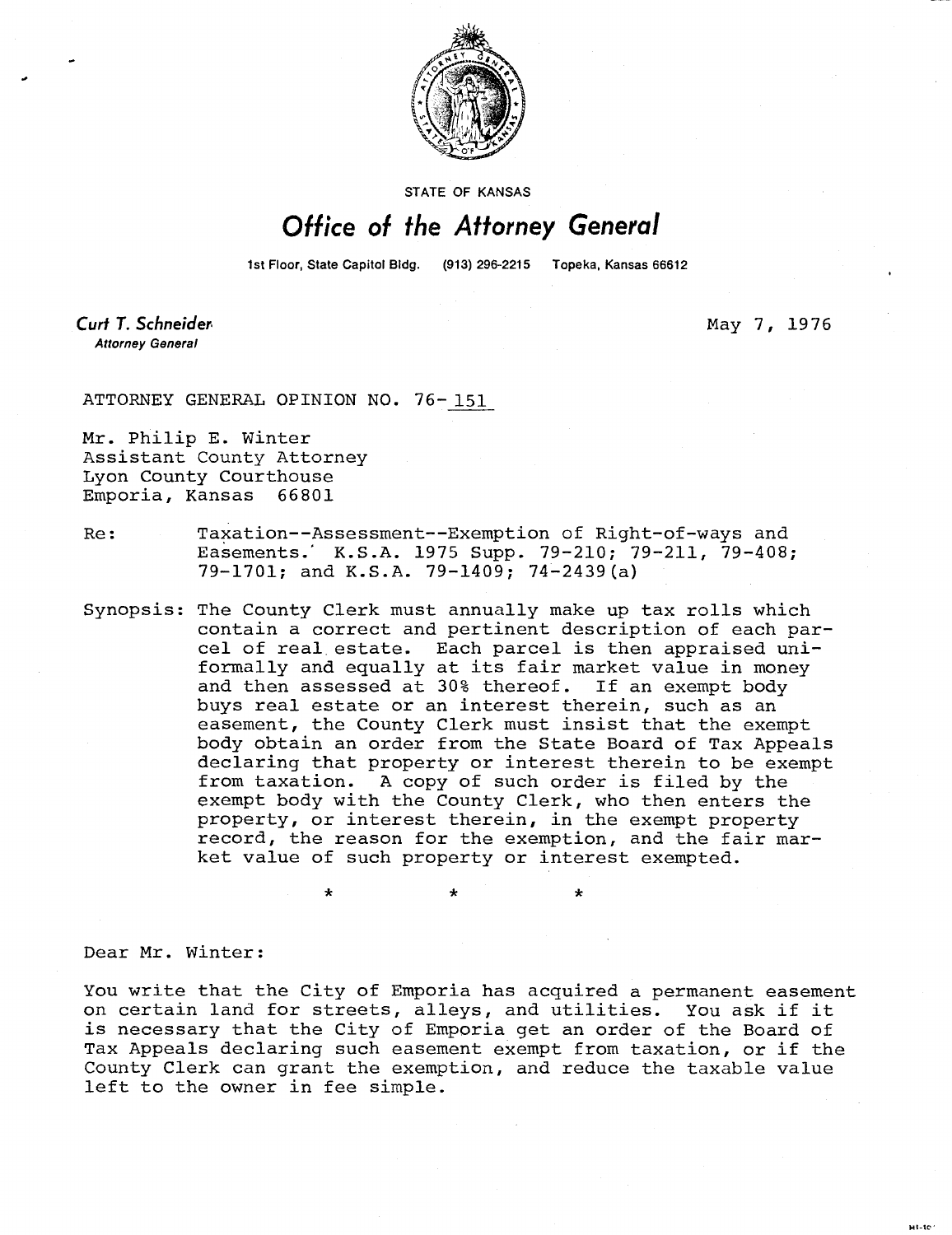- Mr. Philip E. Winter Page Two May 7, 1976

In our opinion, only the Board of Tax Appeals can order that any property or interest therein be stricken from the tax rolls as exempt. The Board of Tax Appeals is the State Board of Equalization, K.S.A. 1975 Supp. 74-2439(a), K.S.A. 79-1409, and as such is vested with the power to raise or reduce assessed valuations. Exemptions must be supervised by some state-wide authority to achieve equality and uniformity in the burden of taxation.

Prior to 1970 there was great variance, county from county, in granting exemptions. The 1970 Kansas Legislature passed Chapter 380, which gave rise to K.S.A. 1975 Supp. 79-210 and 79-211. This law struck from the tax records all previous exemptions and made everyone and everybody, public or private, owning property or interests therein claimed to be exempt, to prove up such exemption. This was done by getting an order from the Board of Tax Appeals, which was filed with the County Clerk, who then set up "an exempt property record" listing all exempt property in the county, and the fair market value of such exemptions. Also, each owner of exempt property was compelled to file annually an exempt claim that the exempt use continues, or else the property goes back onto the tax rolls. Because of the burden, the 1972 Legislature excepted the state and municipalities from this annual claim, but the rest of the laws remained intact.

Under K.S.A. 1975 Supp. 79-408 the County Clerk must make up the tax rolls annually, describing each parcel, unless the Board of Tax Appeals orders her to transfer specific property to the tax exempt record. She must follow the orders of the Board, K.S.A. 1975 Supp. 79-1701. Cities are no exception to this rule.

You further ask how the County Clerk can divide the valuation between the City easement and what is left to the owner in fee. This is a matter of appraisal judgment. If a right-of-way or easement is taken that does not prohibit a gainful use of the surface of the ground, such as in the case of buried pipelines, or overhead power lines, then the division is possible. But, where the state, county or city takes a portion of the ground for streets and highways, and this easement is permanent and exclusive, it practically destroys any market value of the ground itself. On the Clerk's tax roll, the Clerk can list the whole lot or acre description, and simply list the number of feet or acres under easement at "no value." Correspondingly, the County Clerk would list in the exempt record book the legal description of easement and the whole fair market value of the area covered by the easement.

There have been instances where the subsurface estate becomes valuable for oil and gas production. If the subsurface feet or acres are covered by the owner in an oil or gas lease, the area